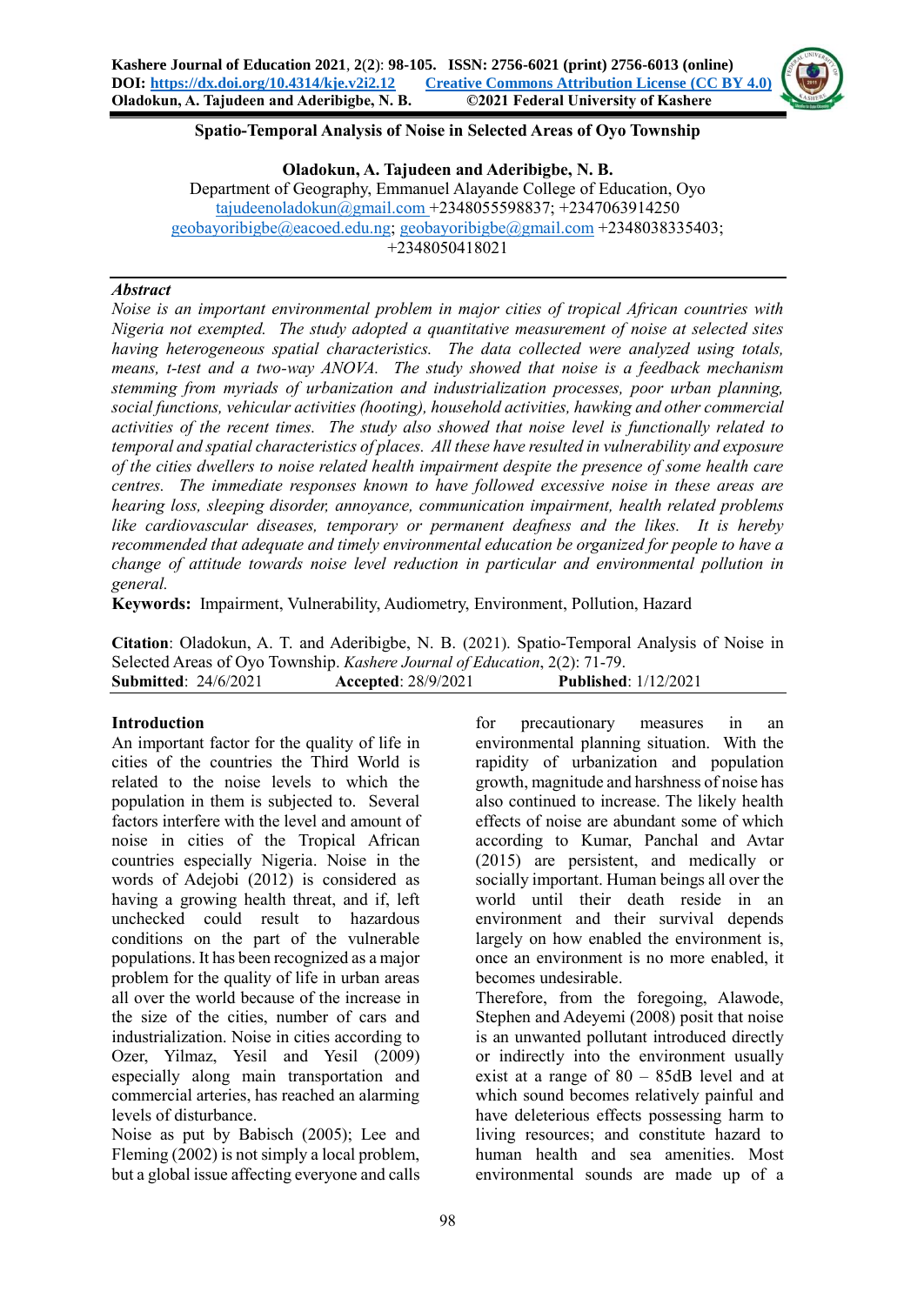complex mix of many different frequencies with the audible frequency range normally considered to be 20 - 20,000 Hz for younger listeners with unimpaired hearing. However, our hearing systems are not equally sensitive to all sound frequencies, and to compensate for this various types of filters or frequency weighting have been used to determine the relative strengths of frequency components making up a particular environmental noise. According to Berglund, Lindvall and Schwela (1999) noise has become an increasingly omnipresent, yet unnoticed form of pollution even in developed countries and it has always been an important

environmental problem for man. The effects of the noise are just as widespread and the long term consequences for health are the same. The most common effects of noise on the vulnerable population included health and social impacts of noise to include headache, lack of concentration and irritability to be the major health effects identified by Oloruntoba, Ademola, Sridhar, Agbola, Omokhodion, Ana and Alabi (2012) in their study conducted in the city of Ibadan where they equally submitted that noise had significant effect on job performance. Charlotta and Göran (2018) also stated that effects range from acute reactions to shortterm loud noise, occurring within seconds or minutes from the initiation of a noise stimulus, to chronic effects of long-term exposure to more moderate noise levels, which may develop over years of exposure.

The study of Charlotta and Göran (2018) further reported annoyance, sleep disturbance, heart and circulation problems, reduced quality of life characterized by deteriorating physical and mental quality of life in people over 60 with exposure to road traffic noise and hearing loss among several others. Pathak, Tripathi, and Mishra (2006) also reported that noise is a major factor responsible for headache, hypertension, giddiness and lethargy and they further opine that people possessing higher education and income levels were more aware of the detrimental effect of noise on health.

From the foregoing, studies have affirmed that there were spatial and temporal variations in environmental noise with respect to land use, specifically the built urban environment and that when compared to guidelines for environmental quality and

human health, adjusted noise levels in both areas exceeded the recommended values for residential and mixed-use development and are indicative of relatively intensive land use development (King, Roland-Mieszkowski, Jason, and Rainham, 2012). There is also variation in noise level under different dominant land uses for the three periods (morning, afternoon and evening hours) of the days (Baloye and Palamuleni, 2015). The study of Gozalo, Suárez, Montenegro, Arenas, Morillas and González (2020) also reported that urban variables related to street location, urban land use, street geometry, road traffic control, public and private transport were shown to be highly correlated with noise levels.

Measurement in some respect is only in terms of the volume generated which is always isolated from the spatial and temporal characteristics of the areas they represent. It is in view of this that this study is designed to investigate the response of noise level to spatial and temporal characteristics of Oyo township which is geographically located along traffic axis linking the North and Southern Nigeria.

# **Objectives of the Study**

The study aims at analyzing the spatial and temporal pattern of noise in relation to different land uses in different parts of Oyo township bearing in mind the following specific objectives.

- i. measure the noise levels in selected areas within the study that will give us the basis of comparing noise under different spatio-temporal conditions
- ii. Compare the volume of noise generated in selected areas within the study area with recommended noise levels for various land uses and recommend suitable measures for mitigating the extreme noise impact.

The study however raised the following questions:

- i. Does noise level in different areas of the city differ significantly with that recommended for the respective land uses?
- ii. Are there any perceived differences in noise level across land uses in Oyo town?

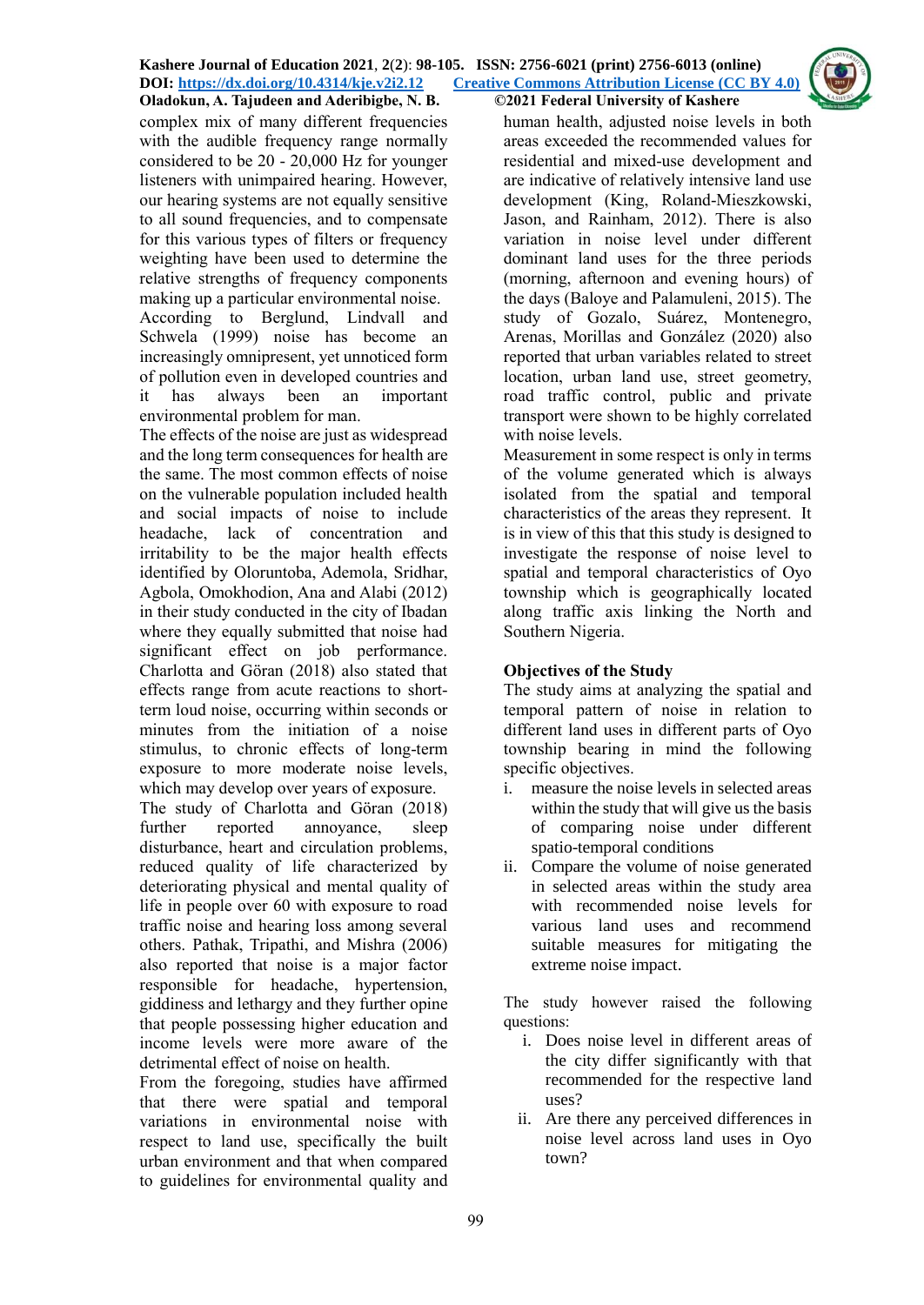#### **Kashere Journal of Education 2021**, **2**(**2**): **98-105. ISSN: 2756-6021 (print) 2756-6013 (online) DOI: <https://dx.doi.org/10.4314/kje.v2i2.12> [Creative Commons Attribution License](http://creativecommons.org/licenses/by/4.0/) (CC BY 4.0) Oladokun, A. Tajudeen and Aderibigbe, N. B. ©2021 Federal University of Kashere**



iii. Does noise generation have spatiotemporal explanations across the town?

## **Hypotheses**

- For the purpose of the present study the following hypotheses were formulated to guide the study.
- i. There is no significant difference between noise level and land uses.
- ii. There is no significant difference between noise level and time of the day.

## **Material and Methods**

The research centered on the result of outdoor and sound level measurement carried out in November, 2020, at sixteen sampled locations: five of which represent residential land use; two representing educational land use; three representing transportation land use; and six of the selected points represent commercial land use. The data for the study were primarily sourced and include noise level measurement collected through the use of high precision ANSI 1.4 type digital sound level meter (DSLM) with a frequency range of 31.5Hz - 8Hz and noise level measuring range of  $35$  dB(A) –  $130$  dB(A). The

instrument was calibrated by internal sound level calibrator to allow accurate sound level measurement. Measurements were made at road junctions, market central points, streets and passenger loading and parking points. Measurements were made in the morning (between 6.00 – 8.00am); afternoon (between  $1.00 - 3.00$  p.m) and evenings (between 6.00 – 8.00 p.m). Daily averages and mean daily averages noise levels measured across land uses and at different times of the day were computed for different land uses to serve as basis for comparison due to problems inherent in the basic arithmetic operations. Daily averages and mean daily averages was performed on the noise levels measured across land uses and at different times of the day as basis for analysis due to difficulty inherent in basic arithmetic operation. **Analysis**

The data collected for the study were analyzed using daily averages and mean daily average of noise levels in respective locations selected for the study. Other analysis used in the study is inferential statistics in the form of standard deviation and comparative analysis with T-test to compare and evaluate the effects of land used type on noise level.

| Table Ta, I climssible Equivalent Sound Exposure Levels (Defailer 1994). |        |           |                       |      |  |  |  |
|--------------------------------------------------------------------------|--------|-----------|-----------------------|------|--|--|--|
| <b>Duration of Exposure (Hours)</b>                                      | OSHA   | U.S. Army | <b>U.S. Air Force</b> | EPA  |  |  |  |
|                                                                          | 90     |           | 84                    | 75 * |  |  |  |
|                                                                          |        | 89        | 88                    |      |  |  |  |
|                                                                          | 100    |           | 92                    |      |  |  |  |
|                                                                          | 105    |           | 96                    |      |  |  |  |
| 0.5                                                                      | 110    | 101       | 100                   |      |  |  |  |
| 0.25                                                                     | $15**$ | 105       | 104                   |      |  |  |  |

**Table 1a: Permissible Equivalent Sound Exposure Levels (Beranek 1992).**

Note: \* The threshold for detectable noise-induced permanent threshold shift (NIPTS) at 4,000 Hz; exposures exceeding 75dB may cause NIPTS exceeding 5 dB in 100 percent of the population after cumulative noise exposure of 10 years.

\*\* Ceiling on exposure level and duration (Extract from Lee and Fleming, 2002).

### **Table 1(b) Maximum permissible noise levels for general environment**

|    | -<br>Column 1                                                   | Column 2                  |              |
|----|-----------------------------------------------------------------|---------------------------|--------------|
|    | Facility                                                        | Maximum Permissible Noise |              |
|    |                                                                 | Limit $dB(A)$ (Leq)       |              |
|    |                                                                 | <b>DAY</b>                | <b>NIGHT</b> |
| A  | Any building used as hospital, convalescence home, home for     | 45                        | 35           |
|    | aged, sanatorium and institutes of higher learning, conference  |                           |              |
|    | rooms, public library, environmental or recreational sites      |                           |              |
| B. | Residential buildings                                           | 50                        | 35           |
|    | Mixed residential (with some commercial and entertainment)      | 55                        | 45           |
|    | Residential $+$ industry or small scale production $+$ commerce | 60                        | 50           |
| E  | Industrial (outside perimeter fence)                            | 70                        | 60           |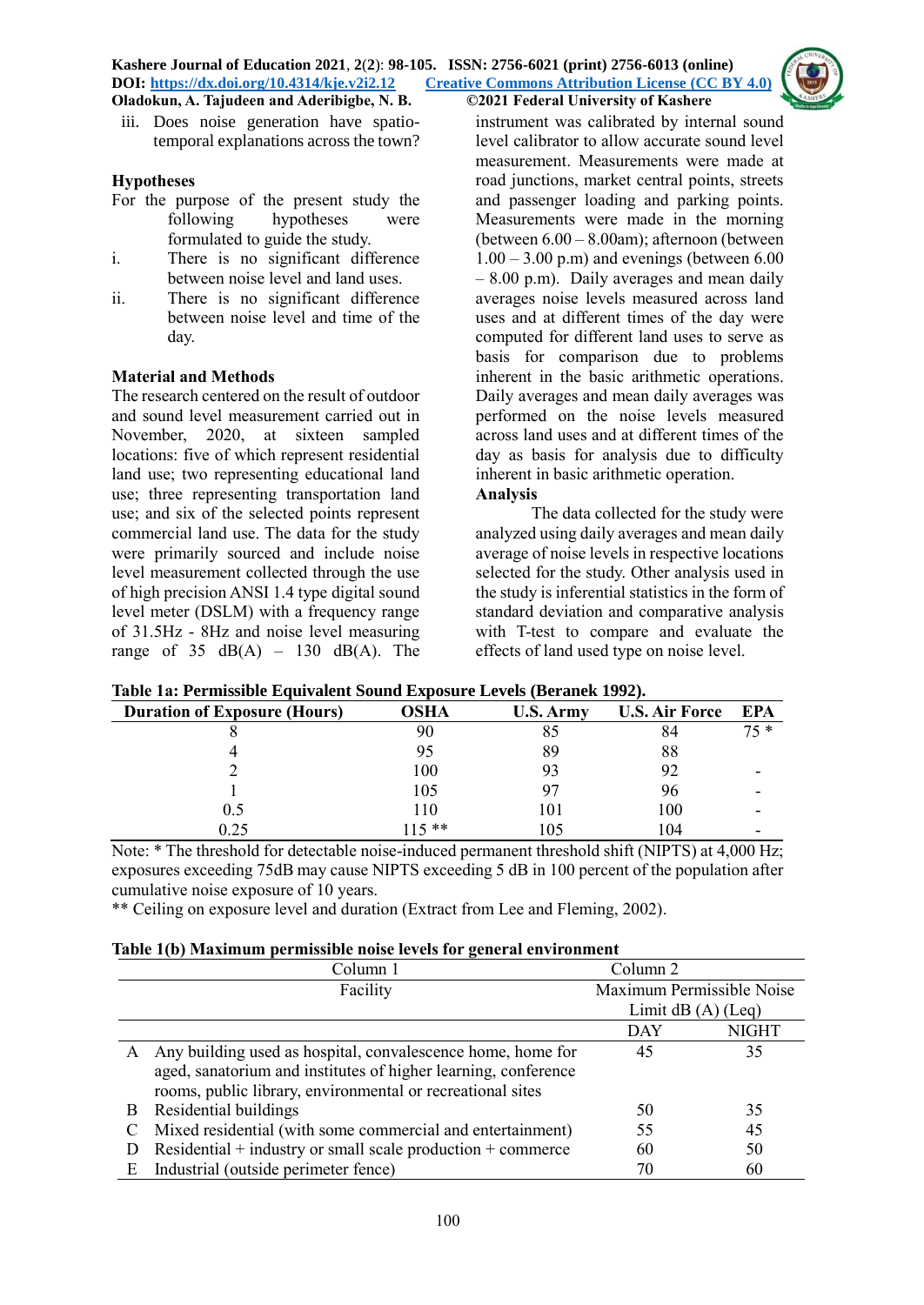Going by the values obtained in these areas, it was revealed that the entire areas selected to represent the residential land use are extremely noisy than the recommended noise level for habitation in these areas. The values obtained justified a greater affinity and propensity of producing hearing impaired people because throughout the morning hours, people in these areas are more exposed to noise from various sources. Apart from them being annoyed by the extreme noise levels in these areas, they are also subjected to hearing impaired related problems. Minimum daily average for all the location is put at 75.90 dBA which is higher than what human ear is capable to accommodate as seen in the tables recommending habitable noise level when compared with the WHO table shown above:

## **Result**

In the study, the average noise level is higher when compare with recommended level of noise by the WHO for both the morning, afternoon and evening readings across all land uses.

The minimum noise level for the morning for the residential areas is 79.88 dB(A) which was generated in the afternoon in location N (Cele area) with an average of 80.15 dB(A) but a maximum noise level was 94.10 dB(A) generated in the morning in location P (Oroki junction area). Generally, comparing table 2 with recommended noise level shown in table 1 (a & b) for a typically developed society and Nigeria case, it is evidence based that all the sampled locations in the residential areas are noisy and the situation is rather more than annoying but capable of resulting in hearing impairment because the minimum average for all locations was 80.15 dB(A). Also for the afternoon, a minimum value of 75.58 dB(A) was generated in Araromi area and maximum value of 91.30 dB(A) was recorded in Sakutu area of the study. The situation is the same with what was obtained in the morning. It was also shown in the study that the evening was also equally noisier with a minimum value of 84.98 dB(A) obtained for sampled point located in Araromi area and a maximum value of 89.36 dB(A) recorded at Sakutu Area.

**Table 2: Measured and Mean Noise Levels for Period of Day, Daily and Average Noise in study Areas** 

| Period/ID No        | <b>Sampling Locations (Commercial Land use)</b> |       |             |          |               | <b>Sampling</b> | Locations              |           |
|---------------------|-------------------------------------------------|-------|-------------|----------|---------------|-----------------|------------------------|-----------|
|                     |                                                 |       |             |          |               |                 | (Educational Land use) |           |
|                     | A                                               | B     | $\mathbf C$ | D        | E             | F               |                        | K         |
| Morning             | 89.63                                           | 92.23 | 91.32       | 89.75    | 94.40         | 102.15          | 85.00                  | 90.90     |
| Afternoon           | 91.14                                           | 87.03 | 90.45       | 85.90    | 95.53         | 94.77           | 81.23                  | 84.33     |
| Evening             | 96.10                                           | 95.98 | 93.80       | 88.05    | 89.48         | 95.25           | 84.80                  | 90.25     |
| Daily Average       | 92.29                                           | 91.75 | 91.86       | 87.90    | 93.14         | 97.39           | 83.68                  | 88.48     |
| <b>Period/ID No</b> | <b>Sampling</b>                                 |       | Locations   |          | (Residentiial | <b>Sampling</b> | Locations              | (Traffic) |
|                     | Land use)<br>Land use)                          |       |             |          |               |                 |                        |           |
|                     | L                                               | M     | N           | $\Omega$ | P             | G               | H                      |           |
| Morning             | 84.98                                           | 83.50 | 79.88       | 92.82    | 94.10         | 93.44           | 95.25                  | 98.08     |
| Afternoon           | 86.55                                           | 77.35 | 75.58       | 91.30    | 89.98         | 92.26           | 93.47                  | 96.70     |
| Evening             | 90.85                                           | 88.23 | 84.98       | 92.97    | 90.98         | 95.50           | 102.9                  | 97.28     |
| Daily Average       | 87.46                                           | 83.03 | 80.15       | 92.36    | 91.67         | 93.73           | 93.20                  | 97.35     |

*Source: Author's Field Survey, 9th November, 2020 – 22th November, 2020.*

### **Noise Level Analysis in the Traffic Areas of the City**

In the traffic areas of the city, noise is more critical and people are more exposed to the risks associated with extreme noise level problems. It was minimum in the morning in Town Hall round about area with 93.44 dB(A) recorded in Durbar junction in the morning hours and a maximum value of 98.08 dB(A) recorded in Isokun Ojongbodu area. In the afternoon, a minimum value of 92.26 dB(A) was recorded in Isokun Ojongbodu area and maximum value of 96.70 dB(A) recorded in Durbar junction. In the evening, a minimum value of 93.28 dB(A) was recorded in Isokun-Ojongbodu area and maximum value of 93.28 dB(A) was recorded in Owode (Lagos garage) samples location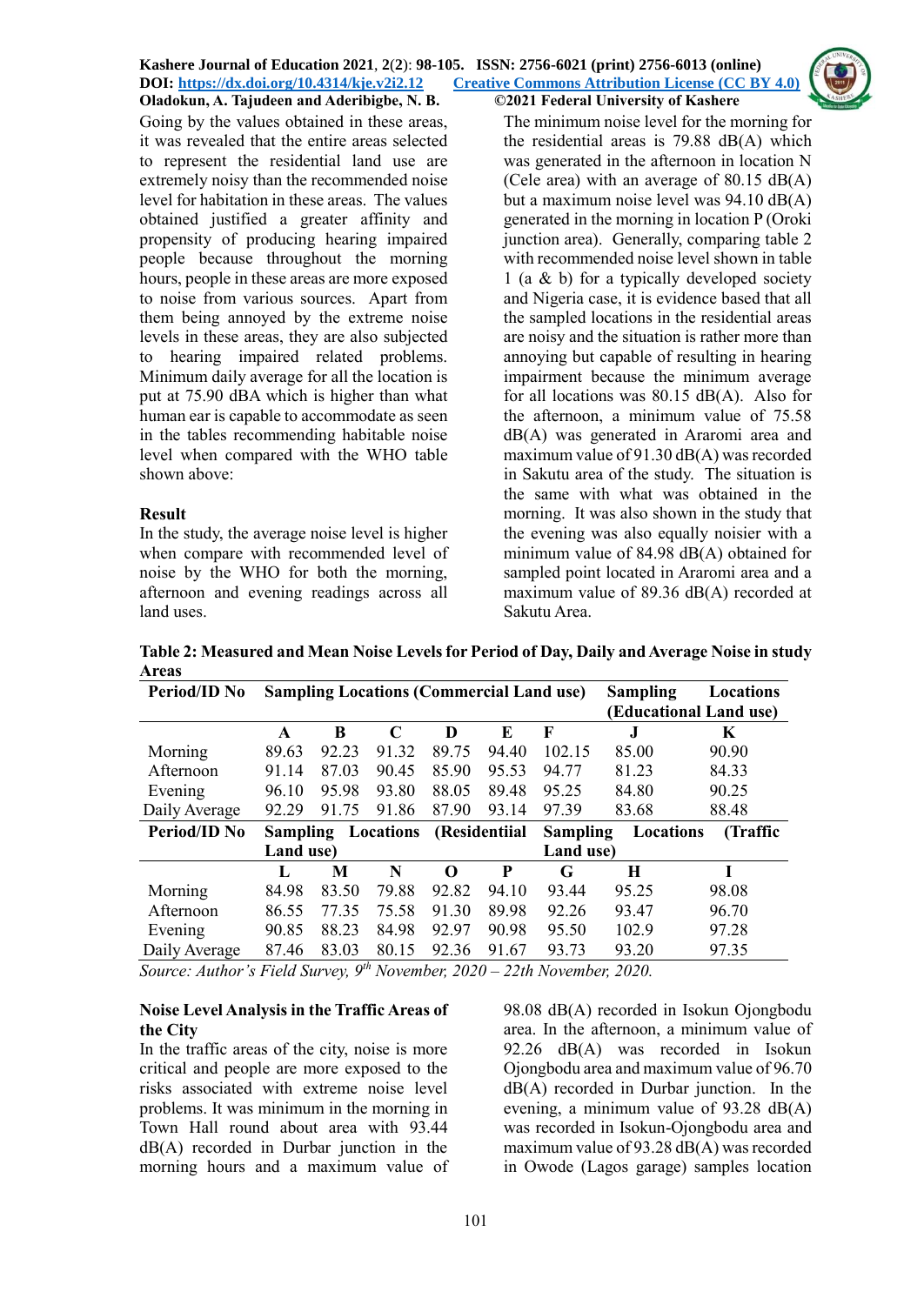for the study. The traffic areas of the city generate more noise both in the morning, afternoon and evening as the average value generated are 90.30 dB(A) at Owode (Lagos Garage), 93.29 dB(A) at town hall roundabout and 93.39 dB(A) at Durbar junction. The value is relatively higher than recommended value that population need to be exposed to as seen in table 1. Findings from this study corroborates the submission of Ozer, Yilmaz, Yesil and Yesil (2009) that noise in cities especially along main transportation and commercial arteries, have reached an alarming levels of disturbance and that of Chigboh (2006) who submitted that noise generation can be peaked at road junctions and traffic arteries in cities and at airports.

### **Analysis of Noise Levels in the Educational Area of the City**

For the purpose of this analysis, two areas of the city are selected. They are Oke-Oroki Area and Unique area. In the morning minimum noise of 85.00 dB(A) was generated in Unique area while a maximum of 90.90 dB(A) was in Oke-Oroki area of the city. The afternoon was comparatively lower in noise generation when compared with the morning hours as a minimum of 81.23 dB(A) noise is generated in Unique area of the city and maximum of 84.33 dB(A) was generated in Oke-Oroki area of the city. Similarly, the evening was characterized with a minimum noise value of 83.68 dB(A) at Unique area and a maximum value of 90.25 dB(A) at Oke-Oroki. Comparatively, Unique area of the city generates less noise than Oke-Oroki area

of the city as shown by daily average of 83.68  $dB(A)$  and 88.48  $dB(A)$  in the table below: The lesser noise value in the afternoon may not be unconnected with the shift of activities in between the residential areas to places of work immediately after the morning hours and a return home after the working hours. See table 2 above.

### **Analysis of Noise Level in the Commercial Area of the City**

Analysis of noise level in the commercial area revealed that minimum noise of 86.22 dB(A) was recorded in Ajegunle while the maximum noise of 100.05 dB(A) was recorded in Saabo market area. In the afternoon, minimum noise value of 82.34 dB(A) was equally recorded in Akesan market area while a maximum value of 91.56 dB(A) was recorded in Saabo market area. In the evening hour, a minimum noise value of 84.42 dB(A) was recorded in Akesan market area and maximum value of 93.44 dB(A) was recorded in Saabo market areas.

Comparatively, commercial area of the city is noisy than what human are expected to be exposed to and this may result in vulnerability of the people to excessive noise related diseases like brain disorder, cardiovascular diseases, deafness and several others that may be accompanied with premature death. See the table below for the above analysis.

# **Hypothesis Testing**

**Hypothesis 1:** There is no significant difference between noises generated and land uses.

| Group 1                                                     | Group 2             |  |  |  |  |  |
|-------------------------------------------------------------|---------------------|--|--|--|--|--|
| 83.6767                                                     | 87.9033             |  |  |  |  |  |
| 2.1212                                                      | 3.3227              |  |  |  |  |  |
| 1.2247                                                      | 1.9184              |  |  |  |  |  |
| 95% of mean (78.41) - (88.95)                               | $(79.65) - (96.16)$ |  |  |  |  |  |
|                                                             |                     |  |  |  |  |  |
| Paired t test Statistical Significance: True; $P = 0.0384$  |                     |  |  |  |  |  |
| Calculated t Value = $4.9536$ ; Critical t Value = $4.3027$ |                     |  |  |  |  |  |
|                                                             |                     |  |  |  |  |  |

**Table 8: Table testing the significance test between noises generated in commercial and residential areas of the city.**

*Source:* Authors Fieldwork, Nov. 2020.

In testing if significant difference exists between noise level and land uses within the city, the entire study area is divided in

accordance with land uses into residential on the one hand and commercial land uses on the other. Both transport and commercial stood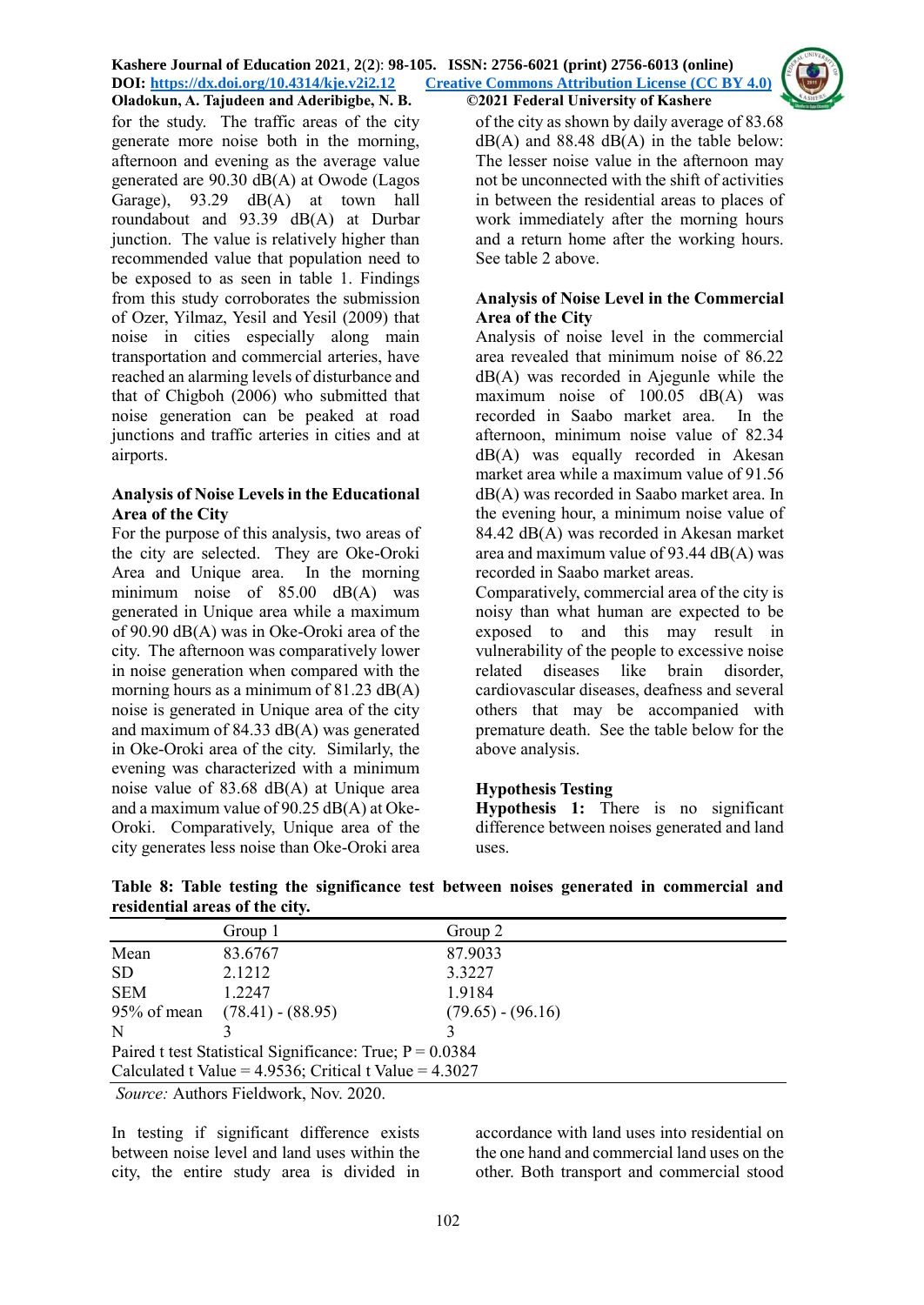

for commercial because of increased activities within the city while residential and educational grouped as residential. Mean daily average noises generated at each point is computed and students t-test analysis used in comparing the means of the distribution from the above. A calculated value of t which is 4.9536 was obtained and then compared with the value of t at  $\alpha$  level of 0.05 which is 4.3027. This value was statistically significant at a probability of 0.0384. This shows that the calculated value of t is greater than the table value. The implication of this is that the calculated value of t could not have arisen by chance of sample selection meaning that the calculation is significant at the

specified level. Then the hypothesis set is hereby rejected and the alternative retained. Here, it was held that there is significant difference between noise level with varying land use types.

**Hypothesis 2:** There is no significant difference between noise generated and time of the day.

In testing this hypothesis, the noise value for different time of the day, morning afternoon and evening values were obtained for five selected areas. Afternoon value representing the peak of noise levels was compared with the morning value. The values are shown in the table below:

|  |  |  |  |  |  | Table 1.0 Two-way ANOVA of Noise level measurement and Land use designate |
|--|--|--|--|--|--|---------------------------------------------------------------------------|
|--|--|--|--|--|--|---------------------------------------------------------------------------|

|            | Group 1 | Group 2                                                                                         | Group 3 | Group 4 | Group 5 | Group 6 |  |
|------------|---------|-------------------------------------------------------------------------------------------------|---------|---------|---------|---------|--|
| Mean       | 92.29   | 91.7467                                                                                         | 91.7567 | 87.9    | 93.1367 | 97.39   |  |
| <b>SD</b>  | 3.3848  | 4.4945                                                                                          | 1.5712  | 1.9294  | 3.2168  | 4.1293  |  |
| <b>SEM</b> | 1.9542  | 2.5949                                                                                          | 0.9071  | 1.1139  | 1.8572  | 2.384   |  |
| 95%        |         | $(83.88 - 100.7)$ $(80.58 - 102.91)(87.85 - 95.66)$ $(83.11 - 92.69)$ $(85.15 - 101.13)(87.13)$ |         |         |         |         |  |
| 107.65)    |         |                                                                                                 |         |         |         |         |  |
| CI of mean |         |                                                                                                 |         |         |         |         |  |
| N          |         |                                                                                                 |         | 3       | ζ       |         |  |
|            |         | Calculated F value = $2.578$ ; Critical F value = $3.326$                                       |         |         |         |         |  |

*Source: Author's Fieldwork November, 2020*

From the table above where the means of the sample noise level computed are compared using the Analysis of Variance in testing the significant variation, a calculated F value of 2.578 was obtained and found to be lesser than the critical F value of 3.326 at 95% confidence limit signifying that the obtained value could have risen by chance of sample or measurement. This therefore makes the hypothesis of no significant difference to be retained. The implication therefore is that, there is no significant differences in noise level obtained at various time and areas under consideration.

# **Discussion of Finding**

From the study, it is revealed that land use type determines level and amount of noise generated in the study areas of the city. Some land uses generate more noise than other activities going on in them. The commercial areas are known to generate more noise than the residential and other areas of the city. Activities in these areas are daily and that the noise is much higher in commercial areas

during the day than what were experienced in the mornings and evenings. In the residential areas, differences perceived in noise level cannot be ascribed a temporal explanation. This is in line with the findings of King et al (2012), Baloye and Palamuleni (2015) and Gozalo, et al (2020) who reported that urban variables related to street location, urban land use, street geometry, road traffic control and public and private transport were shown to be highly correlated with noise levels.

The study further revealed that high noise levels were continuous and spatially distributed within the study area. Though noise being an environmental problem produced from sources like traffic (light/heavy vehicle), road transportation and motorists sound, loud speakers from barbing saloons, music centres, religious and nonreligious source and mobile trading, hooting of horns of mobile movement, marketing activities and several other sources of noise which in turn pollute the entire environment of the study area. Noise is not only undesired and disturbing to the biotic component of our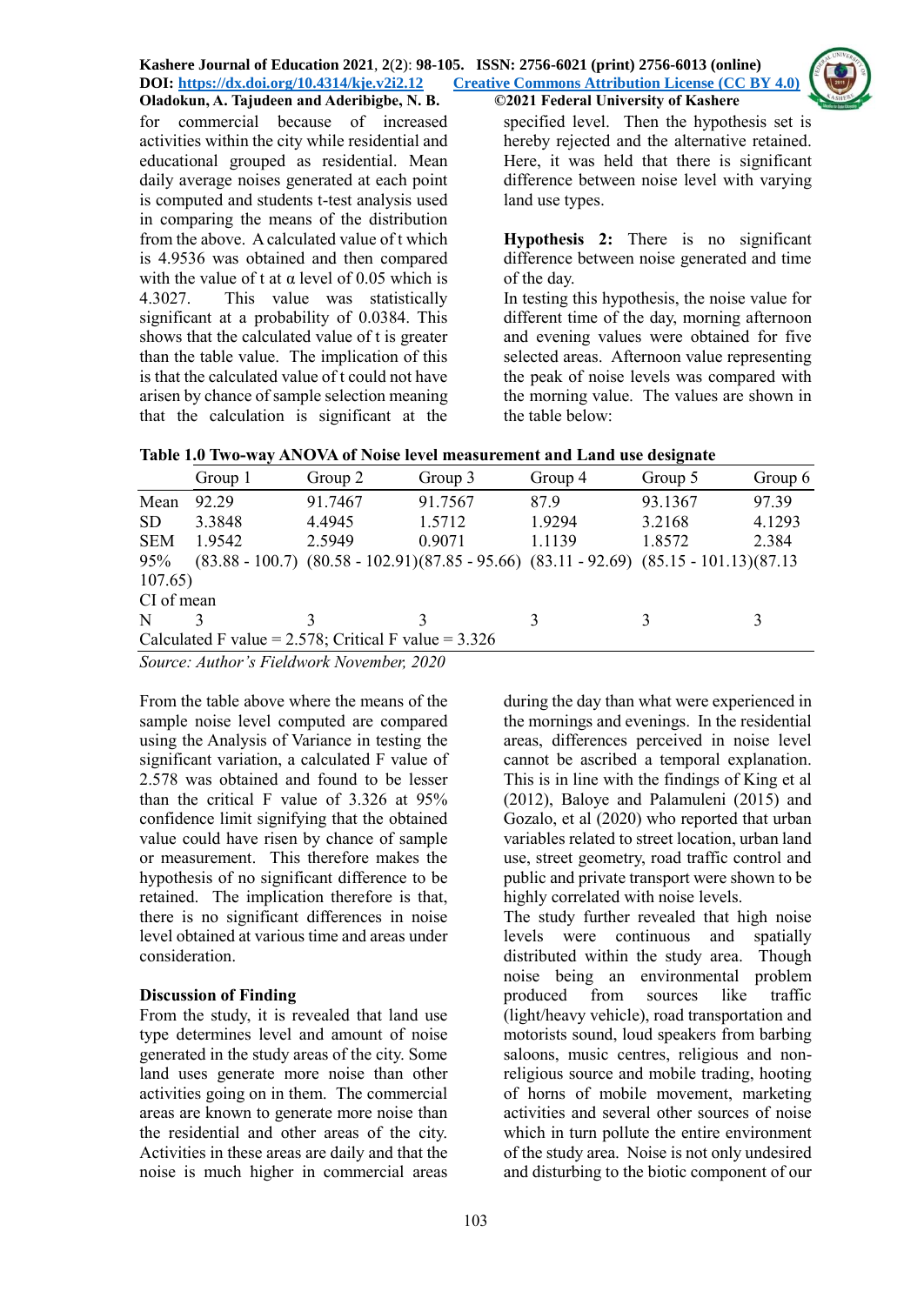

environment but also pose serious threat to humans and livestock due its chronic effect which is on a long term difficult to trace. It is worrisome, therefore, that no part of the city is spared of noise including Education and Residential areas where set values recommended by World Health Organization (WHO) and other regulatory agencies standards are often times exceeded.

# **Conclusion**

Whether consciously or unconsciously, vast majority of the people of the areas within the city under study contribute immensely to the present state of noise pollution in our environment because of the daily activities going on in them. Often neglected is the fact that noise pollution adversely affects both humans and livestock in no small measure and leads to irritation, loss of concentration, loss of hearing and other severe health implications. This study is of particular importance because it allows us to identify the sources of noise pollution and once identified, the reasons for increased generation could better be assessed. In the same vein, efforts could then be made to reduce the undesired level of noise from the generating sources.

# **Recommendations**

- Enforcement of laws and regulations, continuous check of noise limit, and ensure strict adherence and compliance with acceptable levels that will be set by Government and agencies designate that are not exceeded for whatever reason(s).
- Once statutory regulations have prescribed noise level, the public should be sensitized and mandated to complain to the noise regulatory body designated for violation of the noise level limit by any noise.
- Environmental Protection Agency, Ministry of Environments at the states and federal levels, Agencies and departments should enforce strict compliance in respect of noise level for land use types and set barriers for respective land uses in Nigeria cities.
- In addition, Federal Ministry of Health should collaborate with Environmental Agencies to set limitation for Noise levels across the country and provides

orientation services to Nigerians on implications of exceeding specified noise levels.

- Different areas and cities in Nigeria should also be demarcated into noise limits and noise requirement for each zone be made to reflect what noise level is assigned for each area.
- Also, orientation service which should include exposing people to the negative health implications accompanying undesired noise level in the present and in the future should be embarked upon.
- It is high time that everyone should be alive and responsive to curb hazards associated with noise that has remained unbearable and constitute itself as silent killer. The following management techniques are recommended to help reduce noise pollution: a growing hazard of the present millennium.
- Certain study limitations may affect the generalizability of the results. First, noise levels were measured in a neighborhood and within a limited time period. Increasing the number of study areas to include additional land-use types would provide a deeper understanding of the relationship between environmental noise and land use characteristics.
- Second, an extended sampling could investigate the potential for seasonal variation on noise levels and the attendant health implications.
- **Abbreviations:** DSLM Digital Sound Level Meter; dB(A) – Decibel per Area; ANOVA – Analysis of Variance; WHO – World Health Organization
- **Acknowledge:** In conducting this study, some people are instrumental to the success achieved so far, they are Mr Adetimirin, I. O of the Federal School of Surveying, Mr Ajagbe, C. A. of Emmanuel Alayande College of Education, Oyo and Depatment of Geography, EACOED.